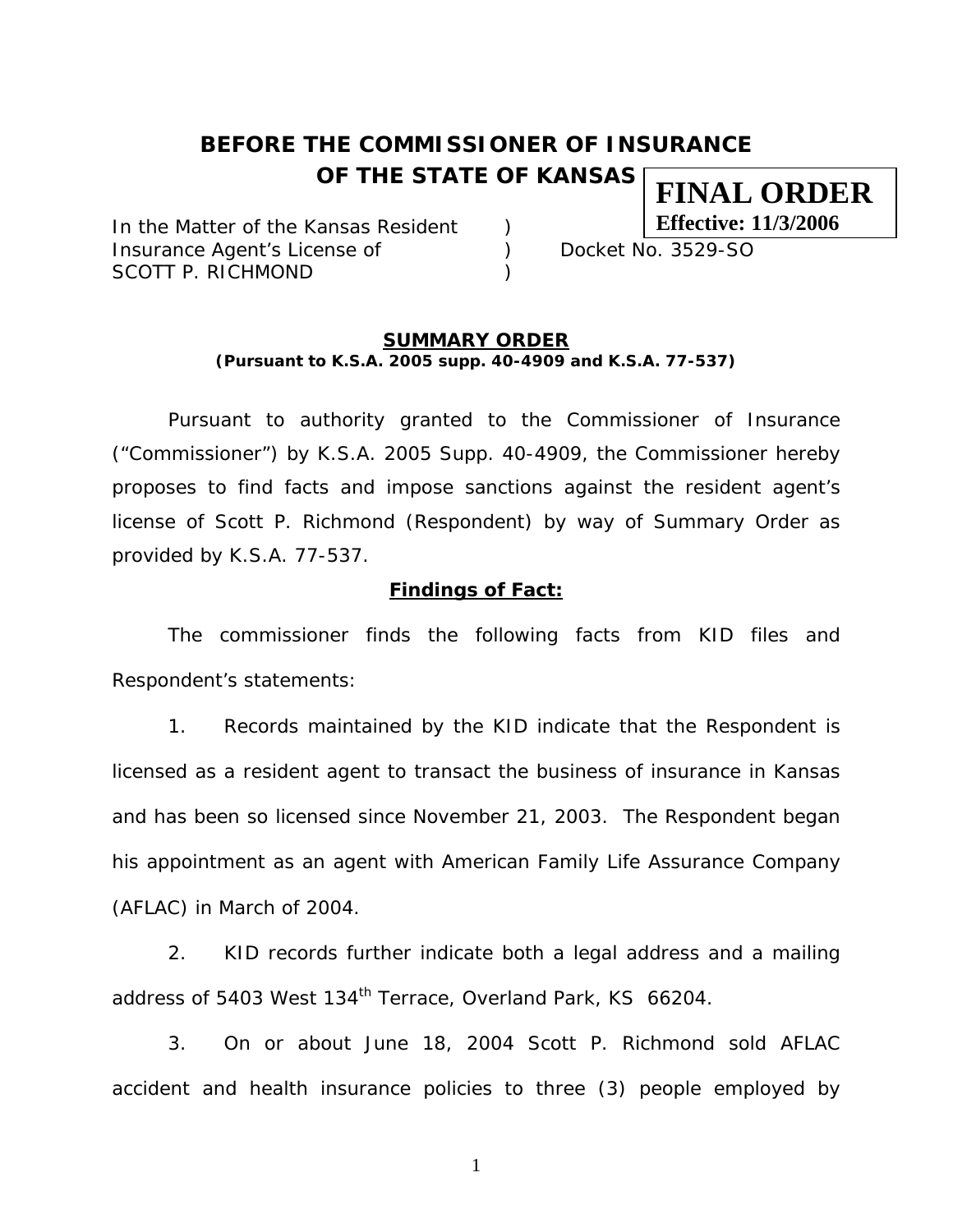, Kansas 66112. At the time of these sales, Richmond was a licensed Kansas insurance agent with an office located at 7725 West 148<sup>th</sup> Street, Overland Park, Kansas. The three (3) employees who applied for the various insurance policies were

#### and

 4. Between June 18, 2004 and July 29, 2004, Scott Richmond submitted an additional fourteen (14) transmissions to AFLAC containing one hundred and forty-three applications for accident insurance, supplemental health insurance, Cancer insurance, hospital indemnity insurance and hospital intensive care insurance to AFLAC purporting to be for thirty (30) employees of

5. On September 7, 2004 **1999**, owner of

, gave a statement to investigators indicating that the three (3) original applicants were legitimate, but that the other thirty (30) applicants, purported by Scott Richmond to be employees of Primary Landscaping, are not and were not employees of Primary Landscaping.

 6. United States Postal Inspector J. Stephen Hamilton verified that none of the addresses purported to belong to the thirty (30) applicants on applications submitted to AFLAC were legitimate addresses.

7. Inquiries were made to "Accurint," a database comprised of public database information using information from several sources such as credit reporting companies, public utilities, state licensing authorities, etc.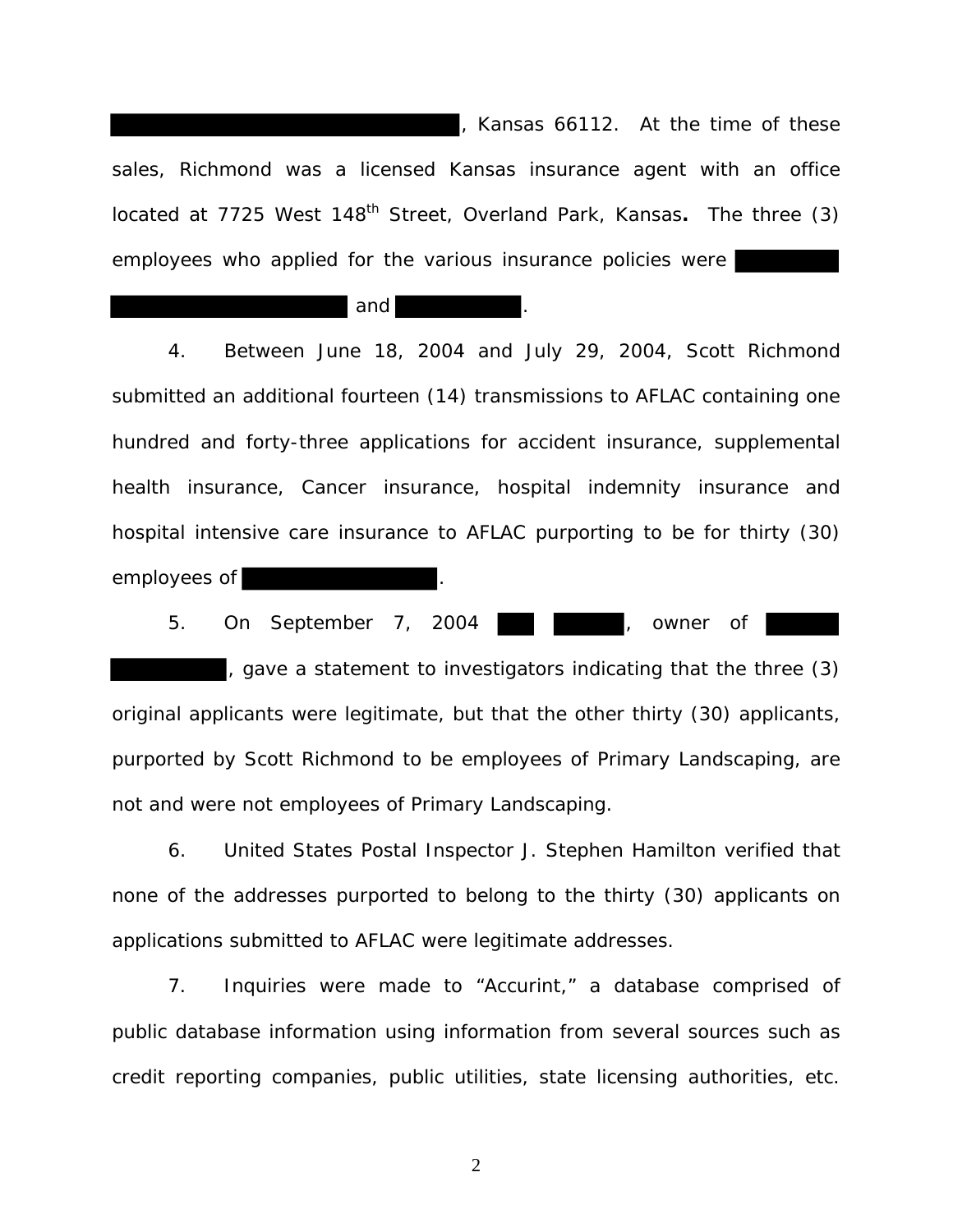Inquiries were to determine if the Social Security Numbers provided on the AFLAC insurance applications submitted by Scott Richmond as belonging to the thirty (30) purported applicants did belong to those applicants. That search revealed that none of the Social Security Numbers listed belonged to the thirty (30) persons named as applicants by Scott Richmond.

 8. On July 17, 2004 Richmond prepared and sent from his "SmartApp" computer laptop to AFLAC's headquarters in Columbus, Georgia an "AFLAC New Business Transmittal" consisting of applications for various health insurance policies for bogus "employees" of Primary Landscaping. Among those "employees" are: Jose Rodriquez and Adell Jackson

 9. For "maintenance manager" **Jose Rodriquez**, Richmond submitted an **"Application for Accident Insurance," "Application for Cancer Indemnity Insurance," "Application for Hospital Indemnity Insurance," and "Specified Health Event Insurance."** All four applications contain signatures purporting to be that of a Jose Rodriquez. Primary Landscaping has never had an employee by the name of Jose Rodriquez.

 10. **"**For "maintenance provider" **Adell Jackson,** Richmond submitted an **"Application for Accident Insurance," "Application for Cancer Indemnity Insurance," "Application for Hospital Indemnity Insurance," and "Specified Health Event Insurance."** All four applications contain signatures purporting to be that of an Adell Jackson.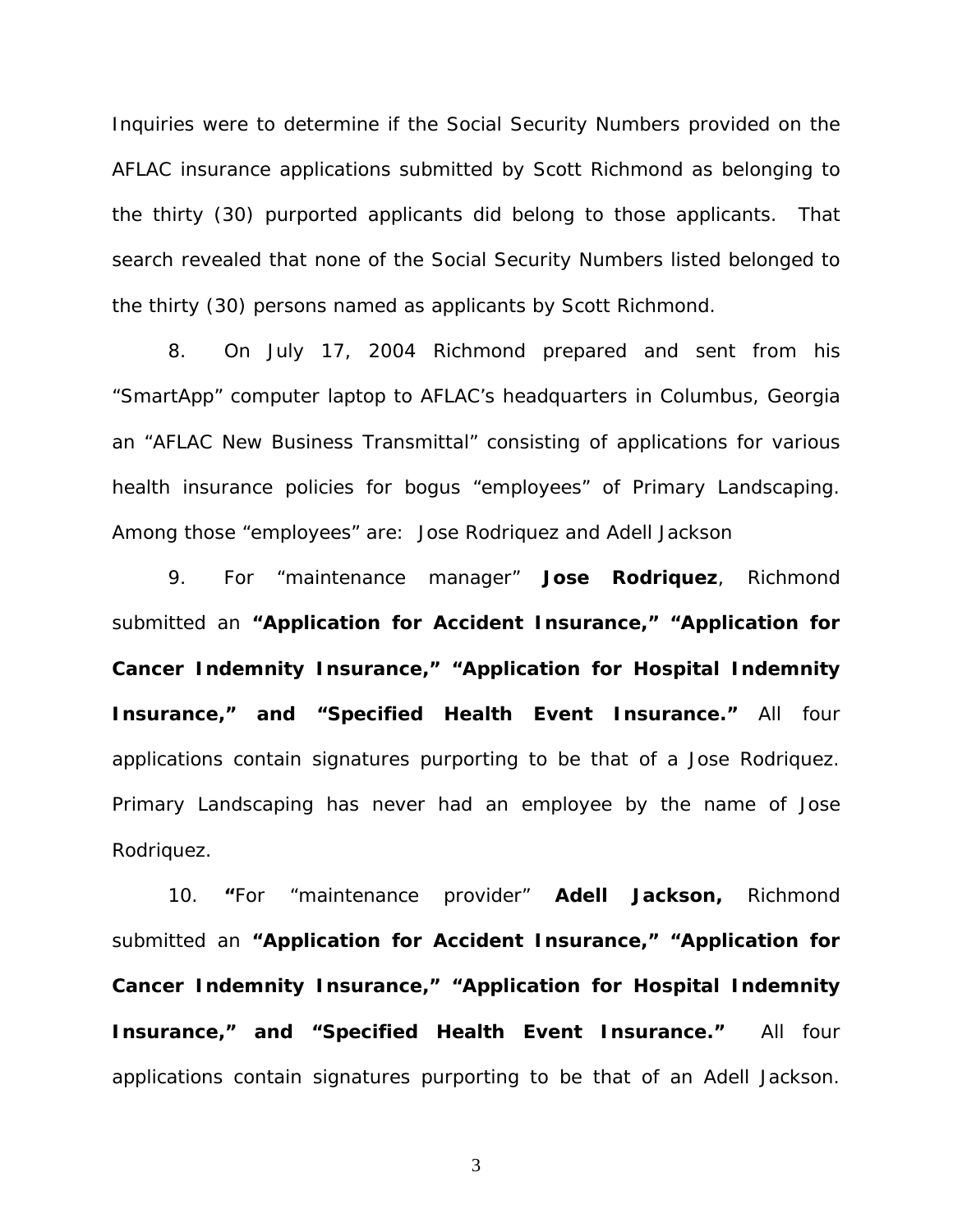Primary Landscaping has never had an employee by the name of Adell Jackson.

 11. On July 26, 2004 Richmond prepared and sent from his "SmartApp" computer laptop to AFLAC's headquarters in Columbus, Georgia an "AFLAC New Business Transmittal" consisting of applications for various health insurance policies for bogus "employees" of Primary Landscaping. Among those "employees" was David Boston.

 12. For "Operations Manager" **David Boston**, Richmond submitted an "**Application for Accident Insurance," "Application for Cancer Indemnity Insurance," "Application for Hospital Indemnity Insurance," and "Specified Health Event Insurance."** All four applications contain signatures purporting to be that of a David Boston. Primary Landscaping has never had an employee by the name of David Boston.

 13. Based on the submissions of those one hundred and forty-three applications, AFLAC paid Scott Richmond commissions of fifteen thousand nine hundred and twenty-three dollars and fifty-two cents (\$15,923.52).

 14. For each of the above-mentioned applications submitted by Scott P. Richmond, he was advanced commissions for amounts under \$500.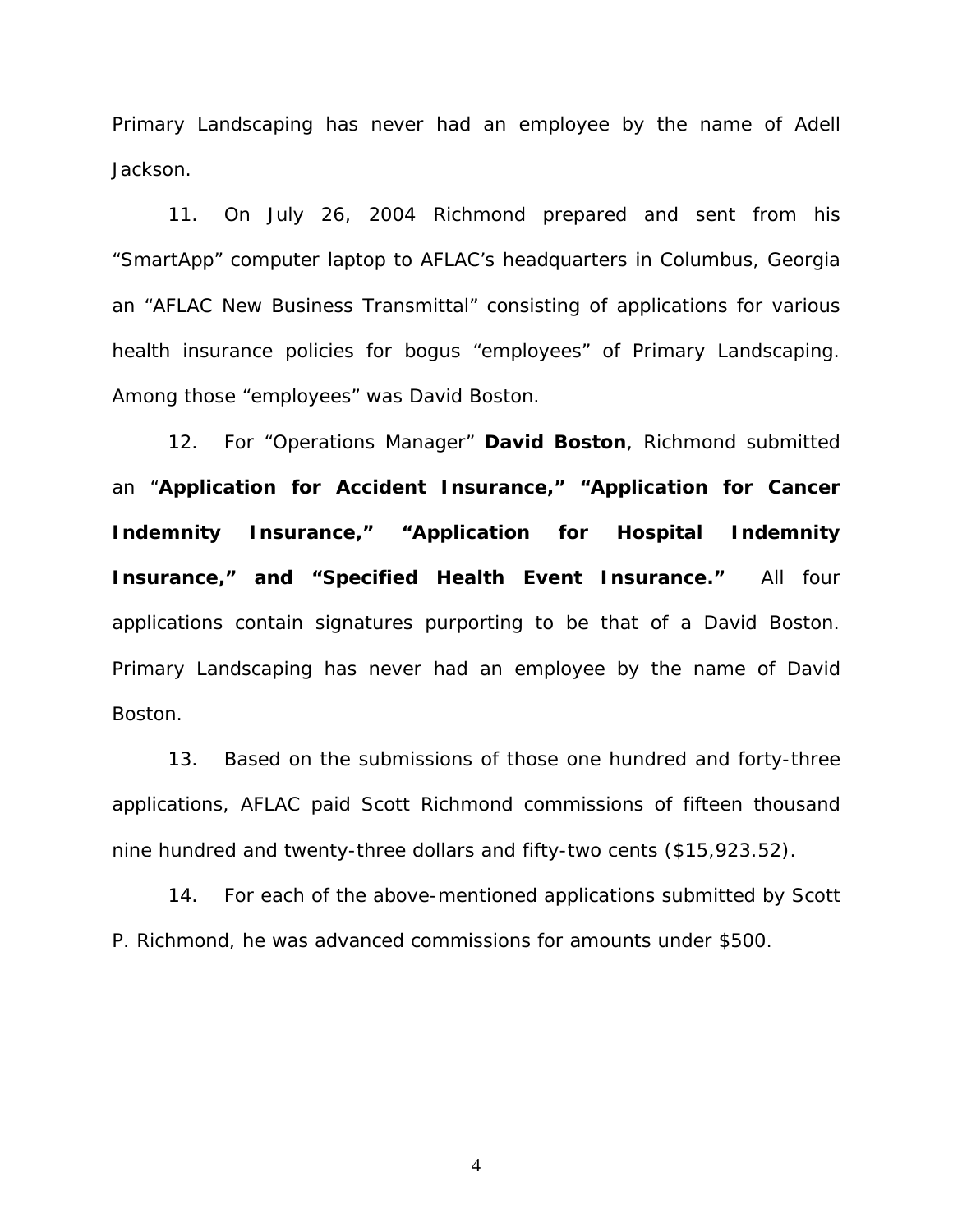15. Criminal case Number 06CR644 was filed in Johnson County District Court charging the Respondent with twelve (12) counts of Forgery and twelve (12) counts of Fraudulent Insurance Act.

 16. On July 21, 2006 the Respondent was found guilty of three (3) counts of forgery, all level 8, non person felonies, in violation of K.S.A. 21- 3710. He was sentenced on September 15, 2006.

 17. The Missouri Department of Insurance (MDOI) received a complaint on the Respondent regarding the misrepresentation of an insurance product/policy. On May 23, 2006, MDOI revoked the Respondent's non-resident agent insurance license based on a demonstration of lack of fitness or trustworthiness in the conduct of business in the state of Missouri.

18. The Respondent failed to notify KID of this administrative action.

## **Applicable Law**

19. K.S.A. 2005 Supp. 40-4909(a) provides, in relevant part:

"The commissioner may deny, suspend, revoke or refuse renewal of any license issued under this act if the commissioner finds that the applicant or license holder has: (6) Been convicted of a misdemeanor or felony. . .." K.S.A. 2005 Supp. 40-4909(a).

20. K.S.A. 2005 Supp. 40-4909(a) provides, in relevant part:

 "The commissioner may deny, suspend, revoke or refuse renewal of any license issued under this act if the commissioner finds that the applicant or license holder has: (8) Used any fraudulent, coercive, or dishonest practice, or demonstrated any incompetence, untrustworthiness, or financial irresponsibility in conduct of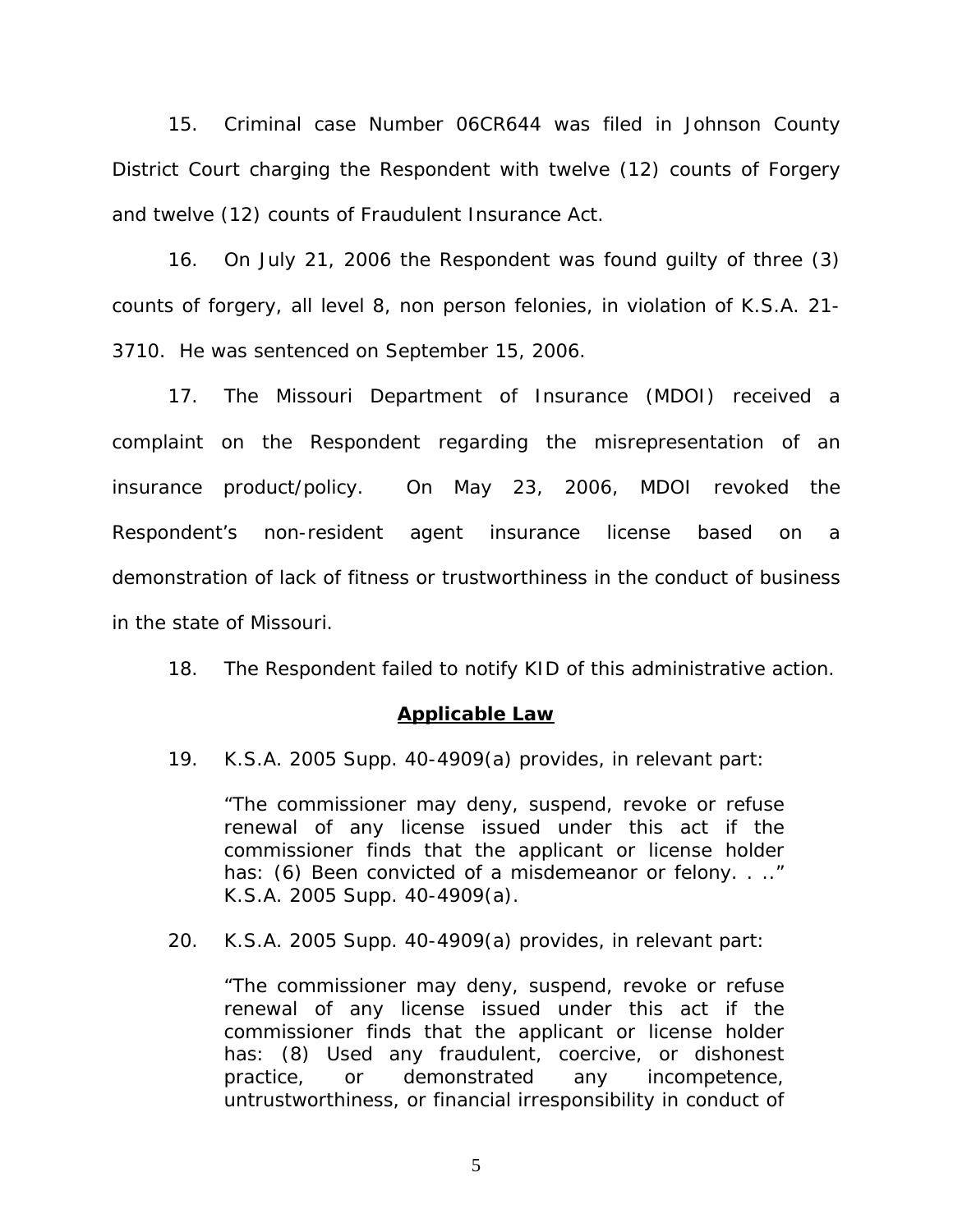business in this state or elsewhere. . .." K.S.A. 2005 Supp. 40-4909(a).

21. K.S.A. 2005 Supp. 40-4909(a) provides, in relevant part:

"The commissioner may deny, suspend, revoke or refuse renewal of any license issued under this act if the commissioner finds that the applicant or license holder has: (10) Forged another person's name to an application for insurance or to any document related to an insurance transaction. . .." K.S.A. 2005 Supp. 40-4909(a).

22. K.A.R. 40-7-9 (in relevant part) requires the Respondent as a

licensed insurance agent to report to KID within 30 days of occurrence:

 (c) each judgment or injunction entered against the licensee on the basis of conduct involving fraud, deceit, or misrepresentation, or a violation of any insurance law,

 23. The Commissioner may revoke any license issued under the Insurance Agents Licensing Act if the Commissioner finds that the interests of the insurer or the insurable interests of the public are not properly served under such license. K.S.A. 2005 Supp. 40-4909(b).

# **Conclusions of Law**

 24. The Commissioner has jurisdiction over Respondent as well as the subject matter of this proceeding, and such proceeding is held in the public interest. The Commissioner finds, based on the facts contained in paragraphs 15–16, that the Respondent has been convicted of forgery, a level 8, nonperson felony.

 25. The Commissioner has jurisdiction over Respondent as well as the subject matter of this proceeding, and such proceeding is held in the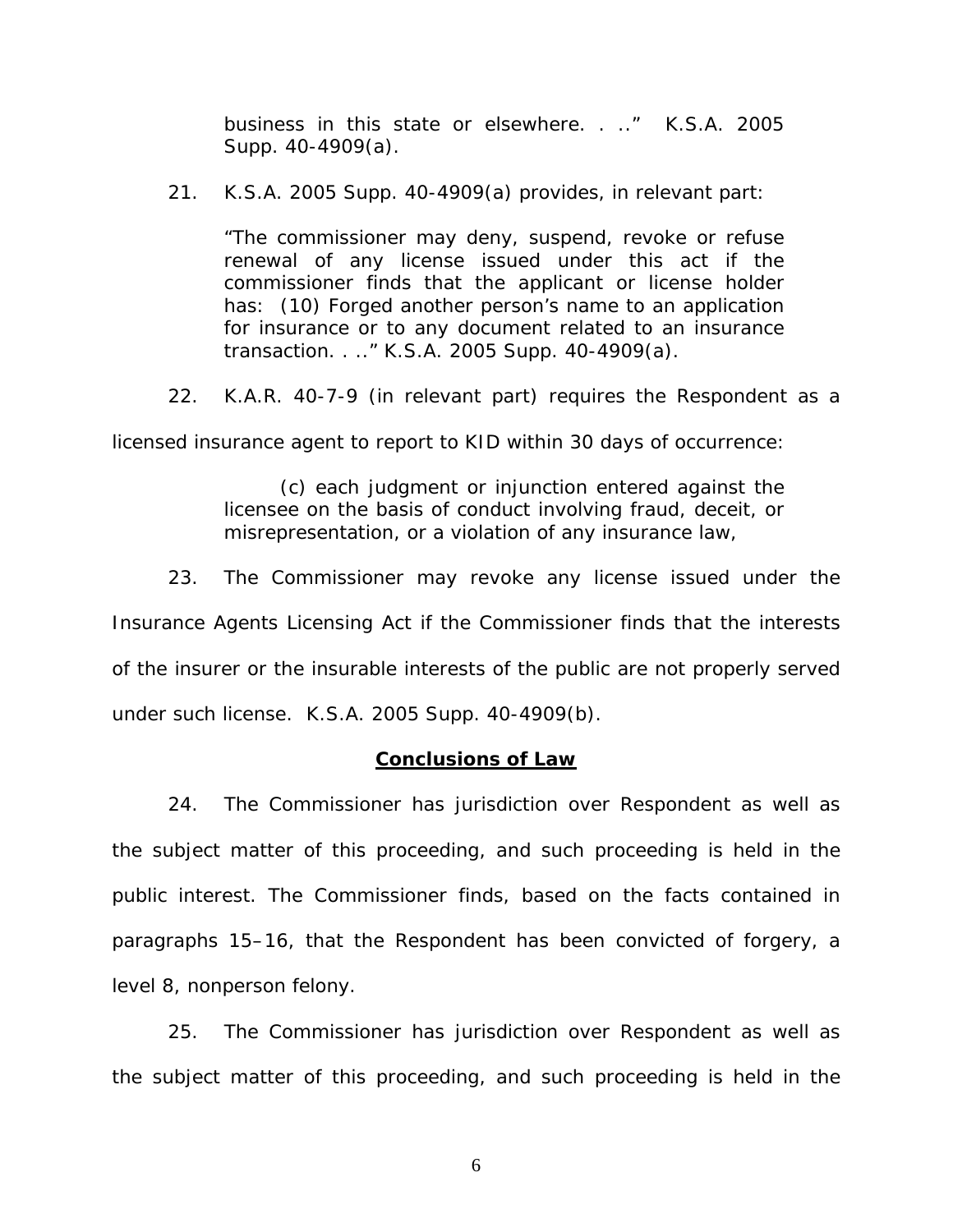public interest. The Commissioner finds, based on the facts contained in paragraphs 3-18, that Respondent has demonstrated incompetence, untrustworthiness, or financial irresponsibility in the conduct of business.

 26. The Commissioner finds, based on the facts contained in paragraphs 3-16, that Respondent has forged another person's name to an application for insurance and/or to another document related to an insurance transaction.

 27. The Commissioner concludes that sufficient grounds exist for the revocation of Respondent's insurance agent's license pursuant to K.S.A. 2005 Supp. 40-4909(a).

 28. As well, the Commissioner concludes that sufficient grounds exist for the revocation of Respondent's insurance agent's license pursuant to K.S.A. 2005 Supp. 40-4909(b) because such license is not properly serving the interests of the insurer and the insurable interests of the public.

 29. Based on the facts and circumstances set forth herein, it appears that the use of summary proceedings in this matter is appropriate, in accordance with the provisions set forth in K.S.A. 77-537(a), in that the use of summary proceedings does not violate any provision of the law and the protection of the public interest does not require the KID to give notice and opportunity to participate to persons other than SCOTT P. RICHMOND.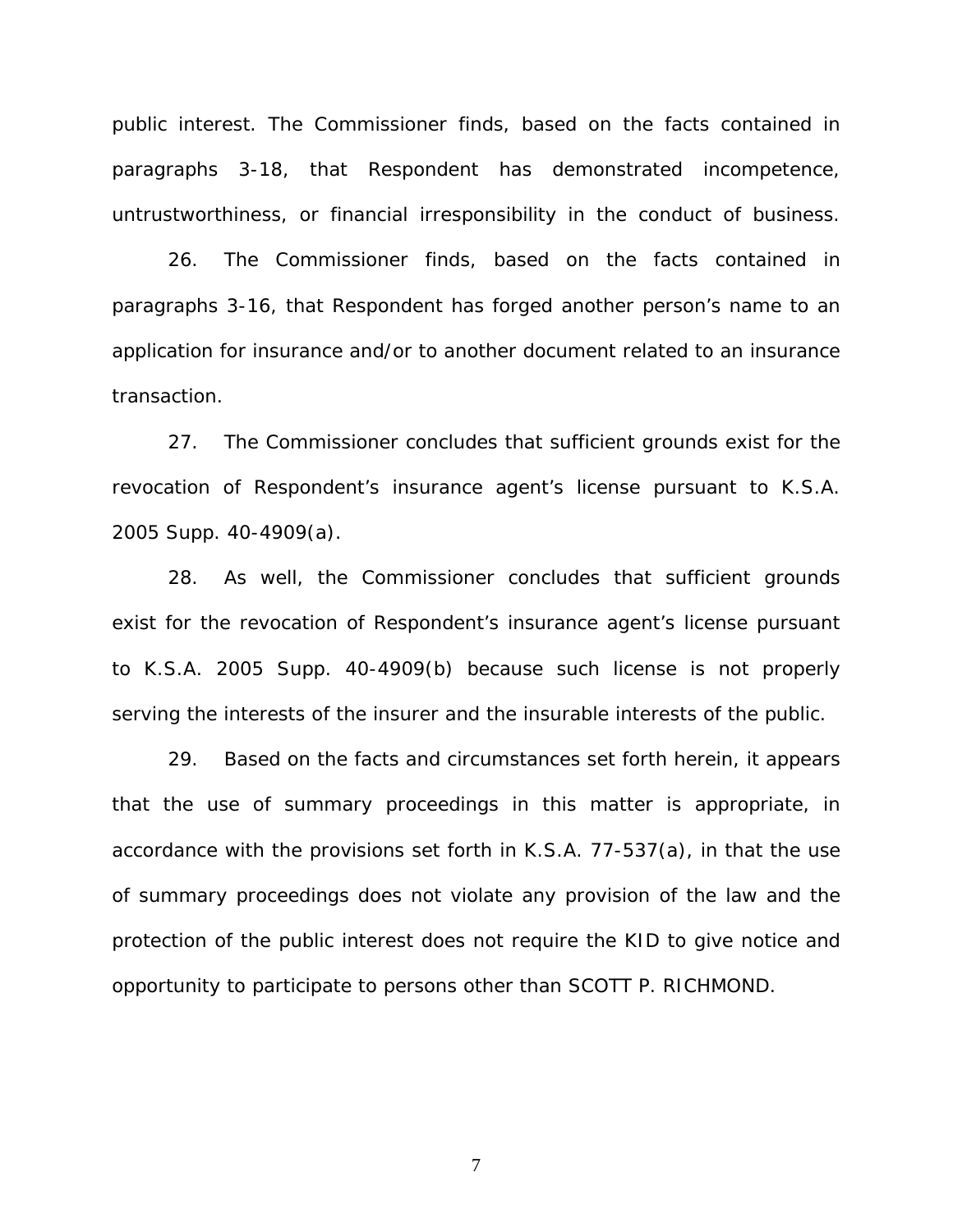**IT IS THEREFORE ORDERED BY THE COMMISSIONER OF INSURANCE THAT the Kansas resident insurance agent's license of Scott P. Richmond is hereby REVOKED. It is further ordered,** that Scott P. Richmond shall **CEASE and DESIST** from the sale, solicitation, or negotiation of insurance and/or receiving compensation deriving from the sale, solicitation, or negotiation of insurance conducted after the effective date of this order.

 **IT IS SO ORDERED THIS \_16th\_ DAY OF October, 2006, IN THE CITY OF TOPEKA, COUNTY OF SHAWNEE, STATE OF KANSAS.** 



 **\_/s/ Sandy Praeger\_\_\_\_\_\_\_\_\_ Sandy Praeger Commissioner of Insurance** 

 **\_/s/ John W. Campbell\_\_\_\_\_\_ John W. Campbell General Counsel** 

**NOTICE: The person designed pursuant to K.S.A. 77-613(e) to receive service of a petition for judicial review on behalf of the KID is John W. Campbell, General Counsel, Kansas Insurance Department, 420 S.W. 9th Street, Topeka, KS 66612.**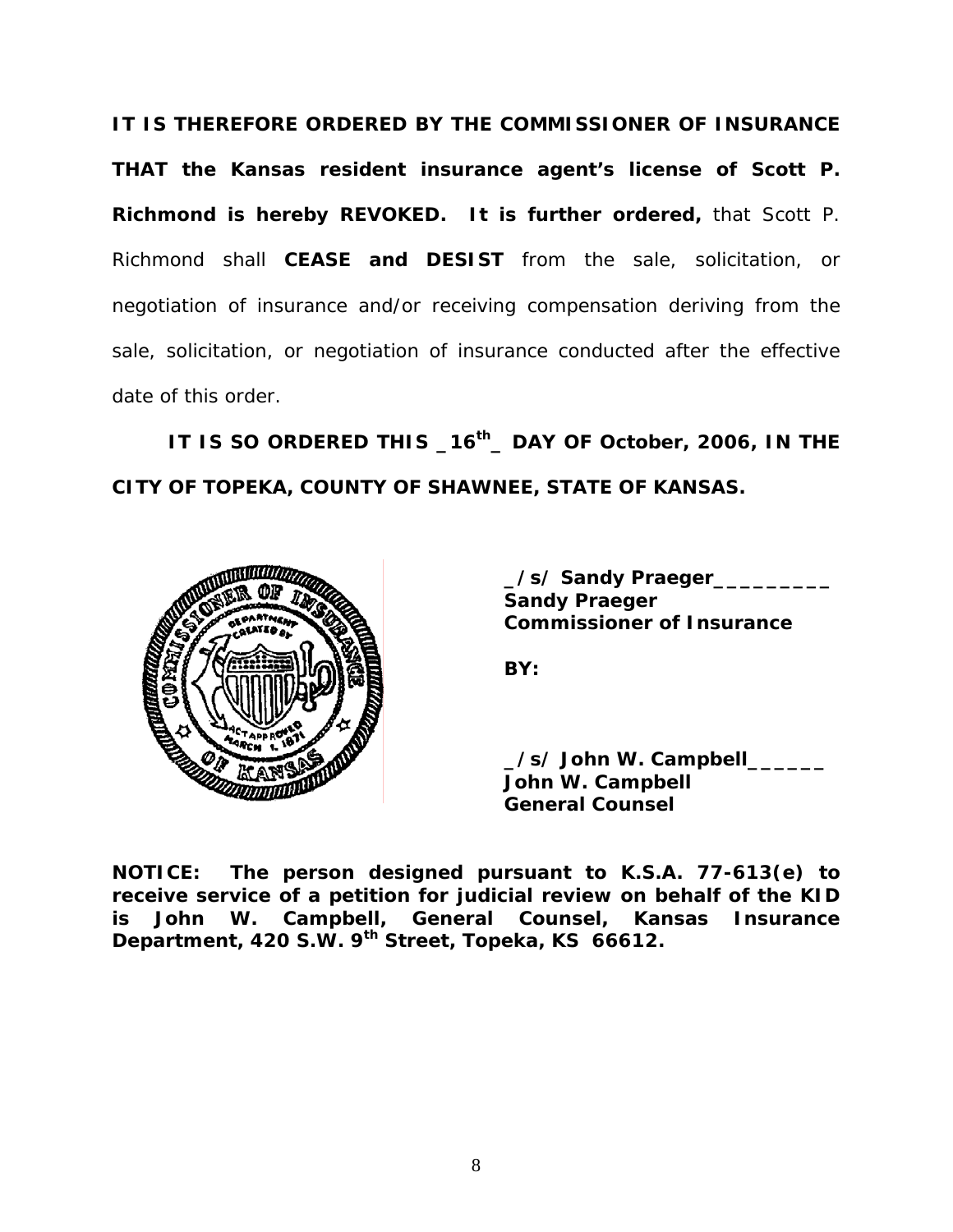# **Certificate of Service**

 The undersigned hereby certifies that she serviced a true and correct copy of the above and foregoing **Summary Order** on this \_16th\_\_ day of October, 2006, by placing it postage prepaid in the U.S. Mail to:

Scott P. Richmond 512 Queens Court Place St. Peters, MO 63376

> \_/s/ Shelley J. Diehl\_\_\_\_\_\_\_\_\_\_\_\_ Shelley J. Diehl Staff Attorney